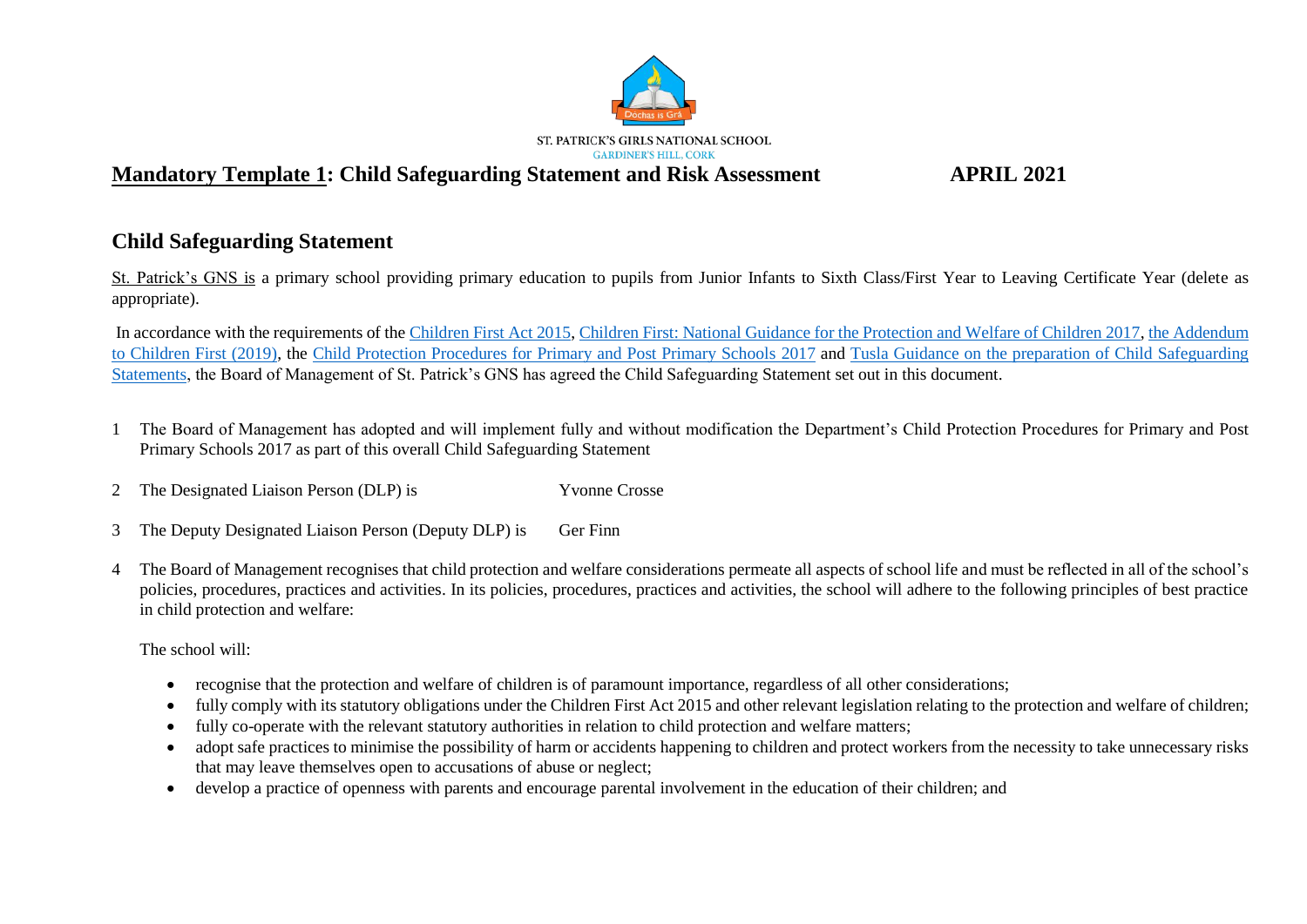

fully respect confidentiality requirements in dealing with child protection matters.

The school will also adhere to the above principles in relation to any adult pupil with a special vulnerability.

- 5 The following procedures/measures are in place:
	- In relation to any member of staff who is the subject of any investigation (howsoever described) in respect of any act, omission or circumstance in respect of a child attending the school, the school adheres to the relevant procedures set out in Chapter 7 of the Child Protection Procedures for Primary and Post-Primary Schools 2017 and to the relevant agreed disciplinary procedures for school staff which are published on the DE website.
	- In relation to the selection or recruitment of staff and their suitability to work with children, the school adheres to the statutory vetting requirements of the [National Vetting Bureau \(Children and Vulnerable Persons\) Acts 2012 to 2016](https://revisedacts.lawreform.ie/eli/2012/act/47/revised/en/pdf) and to the wider duty of care guidance set out in relevant Garda vetting and recruitment circulars published by the Department of Education and available on the DE website.
	- In relation to the provision of information and, where necessary, instruction and training, to staff in respect of the identification of the occurrence of harm (as defined in the 2015 Act) the school-
		- $\triangleright$  Has provided each member of staff with a copy of the school's Child Safeguarding Statement
		- $\triangleright$  Ensures all new staff are provided with a copy of the school's Child Safeguarding Statement
		- $\triangleright$  Encourages staff to avail of relevant training
		- $\triangleright$  Encourages Board of Management members to avail of relevant training
		- $\triangleright$  The Board of Management maintains records of all staff and Board member training
	- In relation to reporting of child protection concerns to Tusla, all school personnel are required to adhere to the procedures set out in the Child Protection Procedures for Primary and Post-Primary Schools 2017, including in the case of registered teachers, those in relation to mandated reporting under the Children First Act 2015.
	- In this school the Board has appointed the above named DLP as the "relevant person" (as defined in the Children First Act 2015) to be the first point of contact in respect of the schools child safeguarding statement.
	- All registered teachers employed by the school are mandated persons under the Children First Act 2015.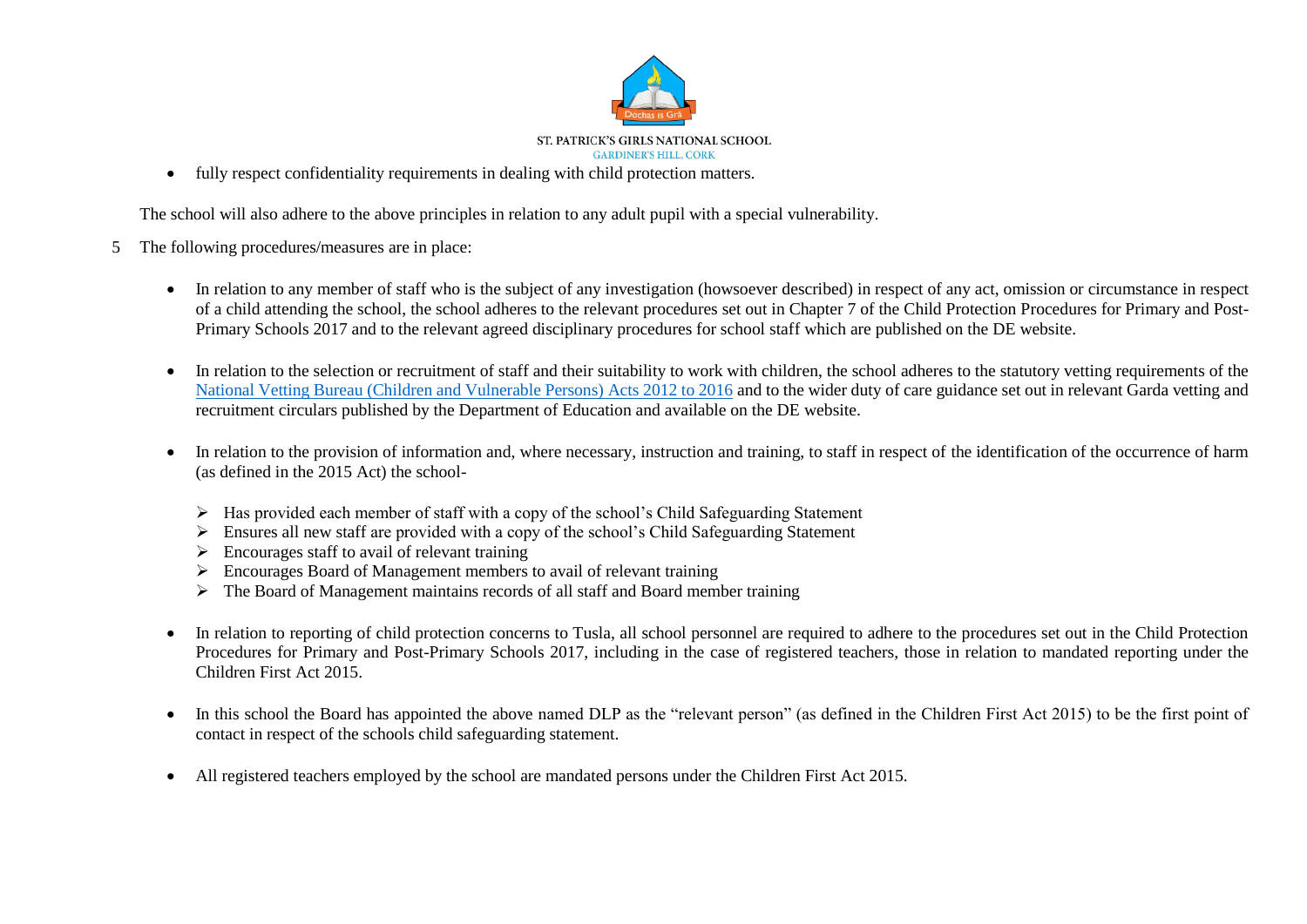

- In accordance with the Children First Act 2015 and the Addendum to Children First (2019), the Board has carried out an assessment of any potential for harm to a child while attending the school or participating in school activities. A written assessment setting out the areas of risk identified and the school's procedures for managing those risks is included with the Child Safeguarding Statement.
- The various procedures referred to in this Statement can be accessed via the school's website, the DE website or will be made available on request by the school.

Note: The above is not intended as an exhaustive list. Individual Boards of Management shall also include in this section such other procedures/measures that are of relevance to the school in question.

- 6 This statement has been published on the school's website and has been provided to all members of school personnel, the Parents' Association (if any) and the patron. It is readily accessible to parents and guardians on request. A copy of this Statement will be made available to Tusla and the Department if requested.
- 7 This Child Safeguarding Statement will be reviewed annually or as soon as practicable after there has been a material change in any matter to which this statement refers.

This Child Safeguarding Statement was adopted by the Board of Management on \_\_\_\_\_\_\_\_\_\_\_\_\_\_\_\_\_\_ [date].

This Child Safeguarding Statement was reviewed by the Board of Management on [most recent review date].

| √ioned∙ |  |
|---------|--|
|         |  |

 $Signed:$ 

Chairperson of Board of Management Principal/Secretary to the Board of Management

| $\overline{\phantom{0}}$<br>Date:<br>$\cdots$ |  | ----- |  |
|-----------------------------------------------|--|-------|--|
|-----------------------------------------------|--|-------|--|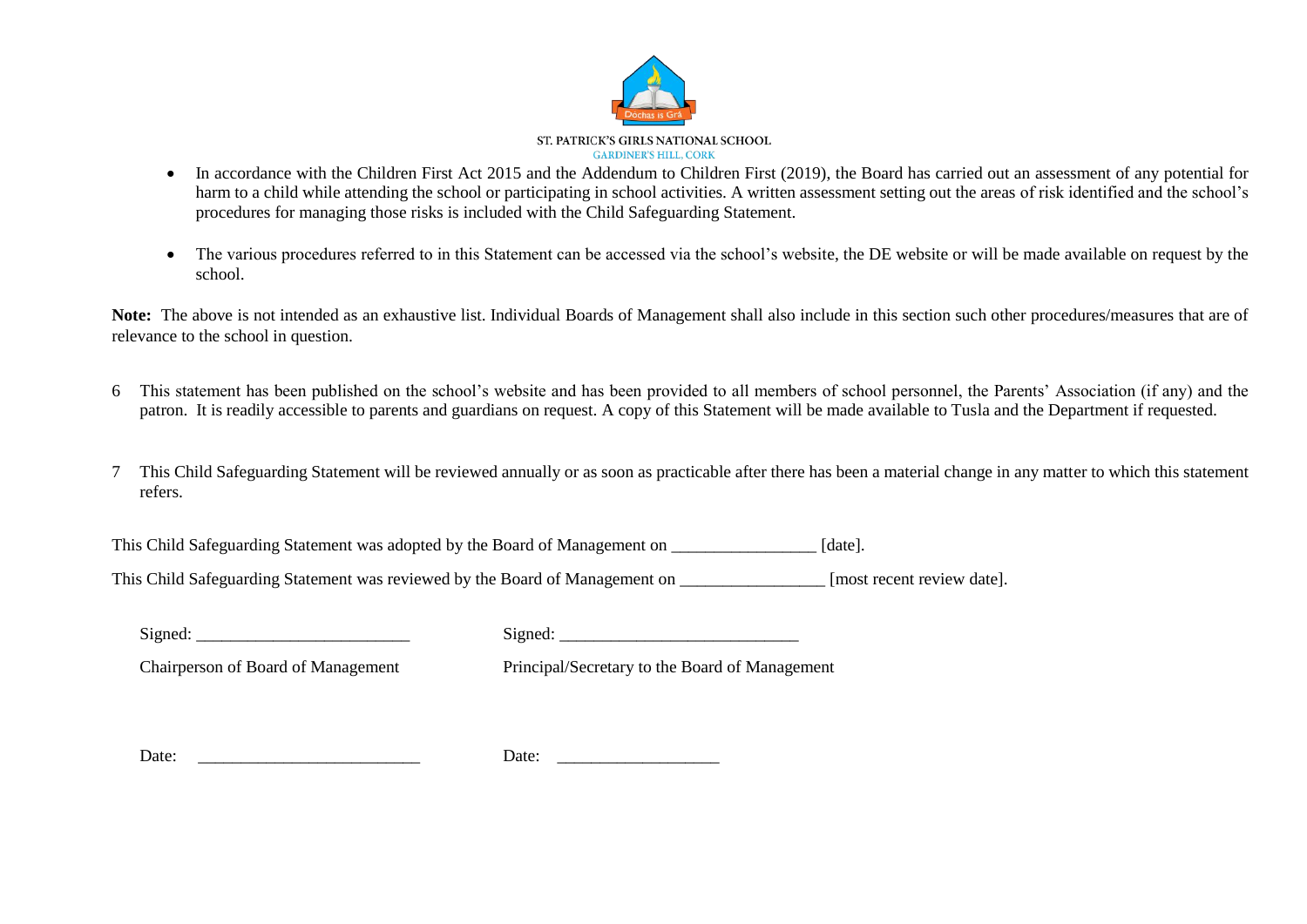

| List of school activities<br>1.                                    | The school has identified the following risk of<br>2.<br>harm in respect of its activities - | The school has the following procedures in place<br>3.<br>to address the risks of harm identified in this<br>assessment $-$                                                                                     |
|--------------------------------------------------------------------|----------------------------------------------------------------------------------------------|-----------------------------------------------------------------------------------------------------------------------------------------------------------------------------------------------------------------|
| Training of school personnel in<br><b>Child Protection matters</b> | Harm not recognised or reported promptly                                                     | Child Safeguarding Statement & DES procedures made<br>available to all staff<br>DLP& DDLP to attend PDST face to face training (Not<br>possible due to covid- Online training will be undertaken<br>if offered) |
|                                                                    |                                                                                              | All Staff to view Túsla training module (link on Aladdin<br>noticeboard) & any other online training offered by<br><b>PDST</b>                                                                                  |
|                                                                    |                                                                                              | BOM records all records of staff and board training.<br>The school ensures that all new staff are provided with<br>a copy of the school's Child Safeguarding                                                    |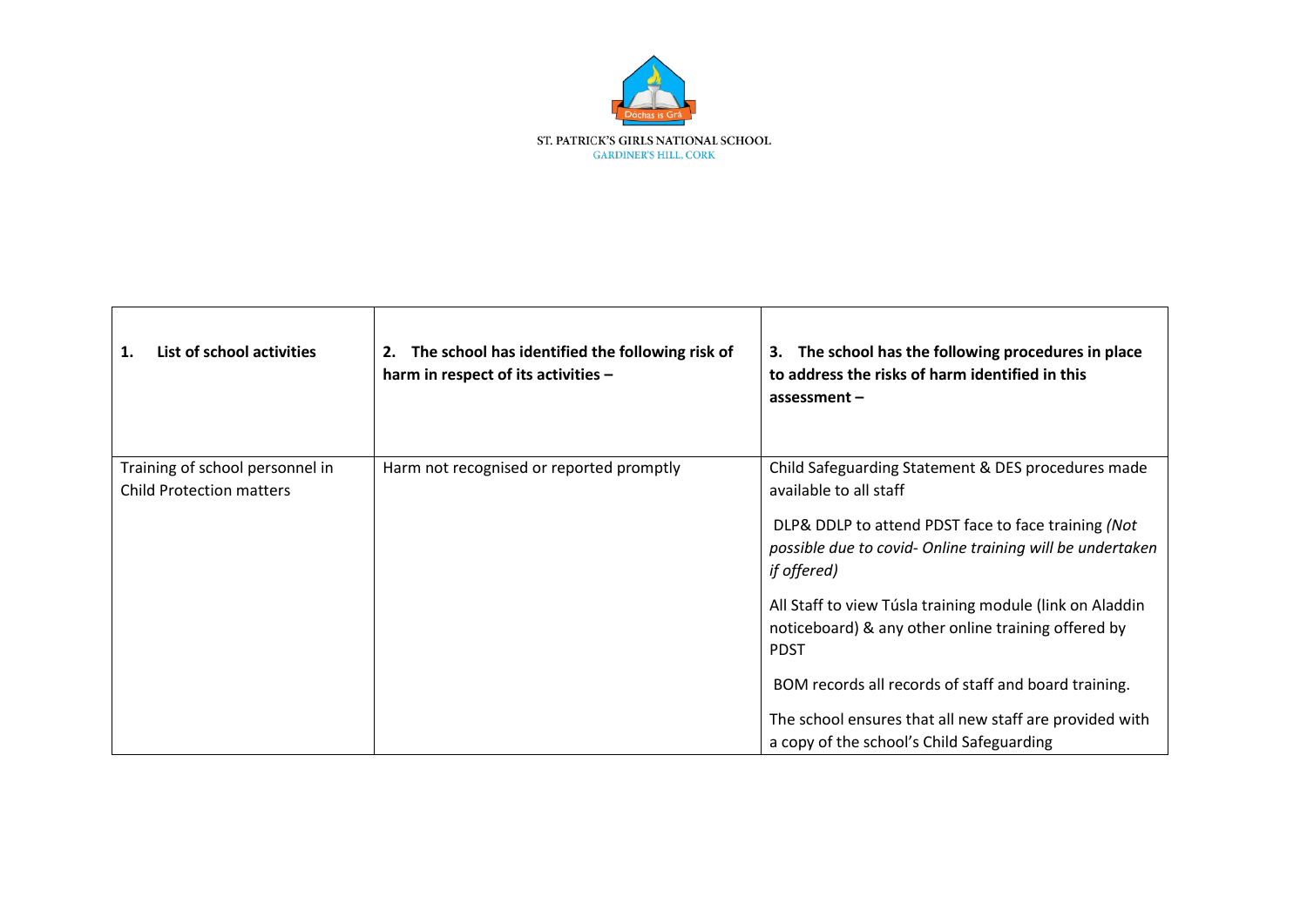

|                                                                          |                                                                                                | Statement/Guidelines for dealing with a disclosure and<br>Child Protection Policy.<br>Procedure for dealing with Child Protection issue on<br>display in Staff room and revised at staff meeting<br>The school encourages board of management members<br>to avail of relevant training |
|--------------------------------------------------------------------------|------------------------------------------------------------------------------------------------|----------------------------------------------------------------------------------------------------------------------------------------------------------------------------------------------------------------------------------------------------------------------------------------|
| One to one teaching                                                      | Harm by school personnel<br>Harm not recognised or reported promptly                           | School has policy in place for one to one teaching in<br><b>Special Education Policy</b><br>Table between teacher and pupil<br>Uncovered Glass in window<br>Child Safeguarding Statement & DES procedures made<br>available to all staff                                               |
| Care of Children with special<br>needs, including intimate care<br>needs | Harm by school personnel                                                                       | <b>Child Safeguarding Statement</b><br><b>Special Education Needs Policy</b>                                                                                                                                                                                                           |
| <b>Toilet areas</b>                                                      | Inappropriate behaviour<br>Risk of harm due to inadequate supervision of<br>children in school | Daily Procedures Policy (All pupils are accompanied to<br>the toilets on the top corridor). No child will ever be on<br>their own with a staff member in the toilet.                                                                                                                   |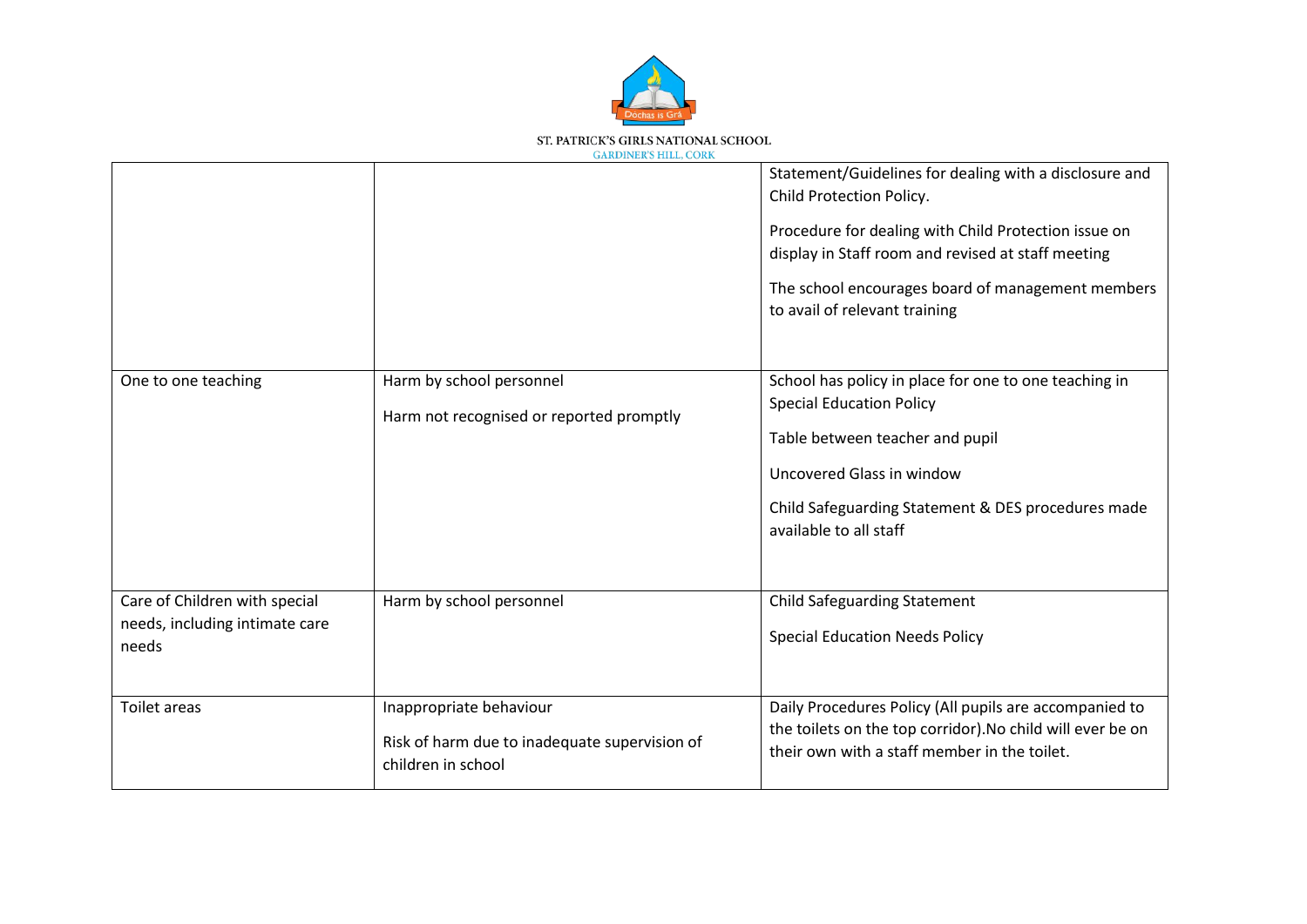

| Curricular Provision in respect of<br>SPHE, RSE, Stay safe.                                    | Non-teaching of same                                    | SPHE Policy. SPHE, RSE, Stay Safe in full. SPHE<br>Coordinator ensure that teachers receive resources and<br>are informed of any upcoming courses.<br>BOM signs off on teaching of Stay Safe programme<br>every year.<br>Where school closure occurs coordinator will seek<br>advice re completing Stay Safe programm |
|------------------------------------------------------------------------------------------------|---------------------------------------------------------|-----------------------------------------------------------------------------------------------------------------------------------------------------------------------------------------------------------------------------------------------------------------------------------------------------------------------|
| LGBT Children/Pupils perceived to<br>be LGBT                                                   | <b>Bullying</b>                                         | Anti-Bullying Policy<br>Code of Behaviour                                                                                                                                                                                                                                                                             |
| Daily arrival and dismissal of pupils                                                          | Harm from older pupils, unknown adults in the<br>school | Dismissal supervised by Teachers<br><b>Daily Procedures Policy</b><br>Parents drop child at the main door and are not<br>permitted to enter the building unless permission is<br>granted by principal.<br>Covid-19 Response Plan                                                                                      |
| Managing of challenging behaviour<br>amongst pupils, including<br>appropriate use of restraint | Injury to pupils and staff                              | <b>Special Education Policy</b><br><b>Health &amp; Safety Policy</b><br>Code Of Behaviour                                                                                                                                                                                                                             |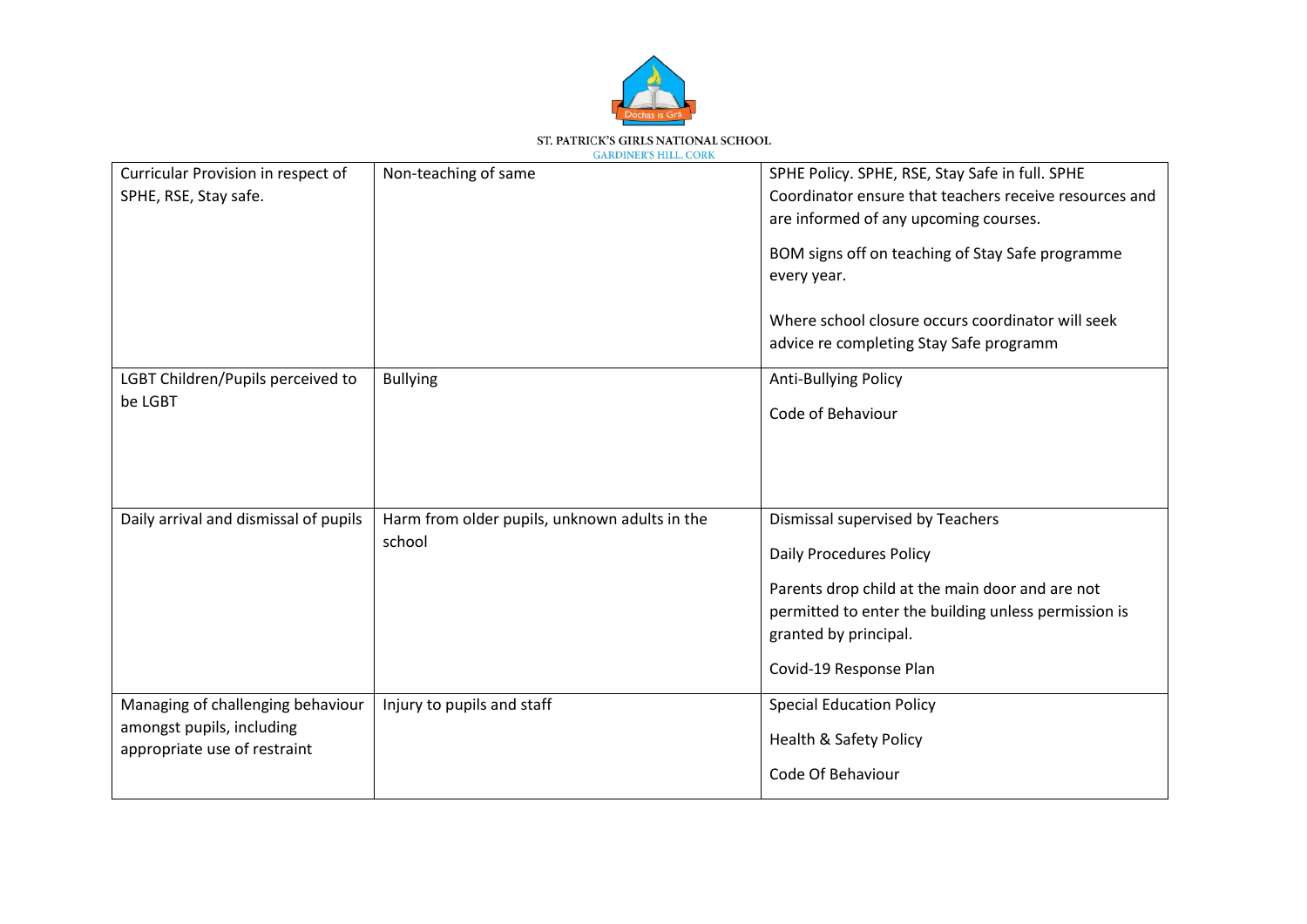

| <b>GARDINER'S HILL, CORK</b> |
|------------------------------|
|                              |

| Sports Coaches/Music Tutor/<br>Dancing teachers/ Use of external | Harm to pupils                                | Child Safeguarding Statement.<br><b>Health &amp; Safety Policy</b> |
|------------------------------------------------------------------|-----------------------------------------------|--------------------------------------------------------------------|
| personnel to supplement<br>curriculum                            |                                               | Code of Behaviour                                                  |
|                                                                  |                                               | Class Teacher is always present                                    |
| Students participating in work                                   | Harm by student                               | Child Safeguarding Statement.                                      |
| experience                                                       |                                               | <b>Special Education Policy</b>                                    |
|                                                                  |                                               | <b>Health &amp; Safety Policy</b>                                  |
|                                                                  |                                               | Code Of Behaviour                                                  |
| Recreation breaks for pupils                                     | Harm to pupils                                | <b>Special Education Policy</b>                                    |
|                                                                  | Risk of harm due to inadequate supervision of | Health & Safety Policy                                             |
|                                                                  | children in school                            | Code Of Behaviour                                                  |
|                                                                  |                                               | Covid-19 Response Plan                                             |
| Classroom teaching                                               | Harm to pupils                                | <b>Special Education Policy</b>                                    |
|                                                                  | Inappropriate Curriculum Content              | <b>Health &amp; Safety Policy</b>                                  |
|                                                                  |                                               | <b>Child Safeguarding Statement</b>                                |
|                                                                  |                                               | Code of Behaviour                                                  |
|                                                                  |                                               | <b>Acceptable Use Policy</b>                                       |
|                                                                  |                                               | <b>School Plans</b>                                                |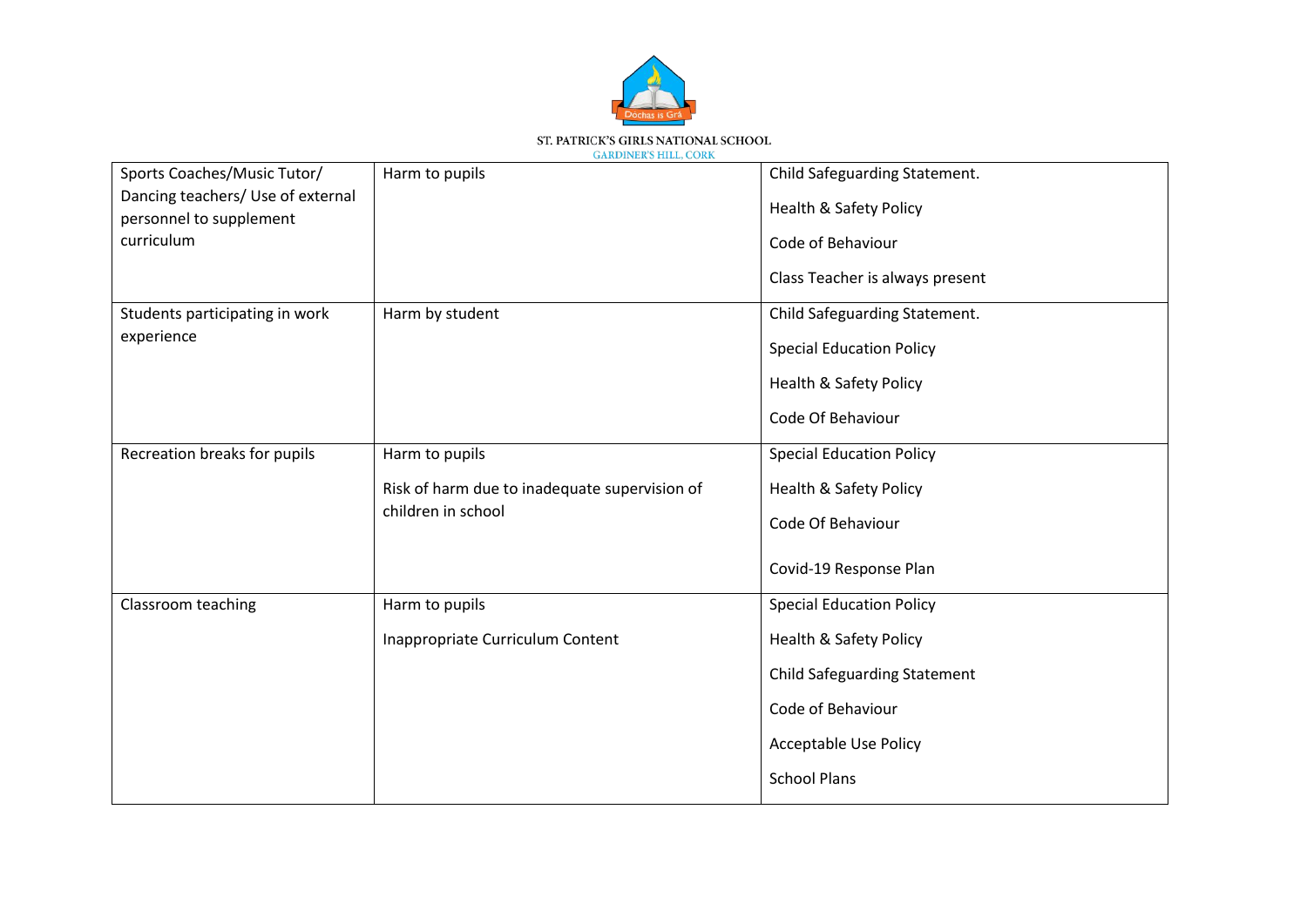

|                                     |                | Long Term Plans                     |
|-------------------------------------|----------------|-------------------------------------|
|                                     |                | <b>Short Term Plans</b>             |
|                                     |                | Covid-19 Response Plan              |
| Homework club                       | Harm to pupils | <b>Health &amp; Safety Policy</b>   |
|                                     |                | <b>Child Safeguarding Statement</b> |
|                                     |                | Code of Behaviour                   |
|                                     |                | Covid-19 Response Plan              |
| <b>Annual Sports Day</b>            | Harm to pupils | <b>Health &amp; Safety Policy</b>   |
|                                     |                | <b>Child Safeguarding Statement</b> |
|                                     |                | Code of Behaviour                   |
|                                     |                | Acceptable Use Policy               |
|                                     |                | <b>Daily Procedures Policy</b>      |
|                                     |                | Covid-19 Response Plan              |
| Fundraising events involving pupils | Harm to pupils | <b>Health &amp; Safety Policy</b>   |
|                                     |                | <b>Child Safeguarding Statement</b> |
|                                     |                | Code of Behaviour                   |
|                                     |                | <b>Acceptable Use Policy</b>        |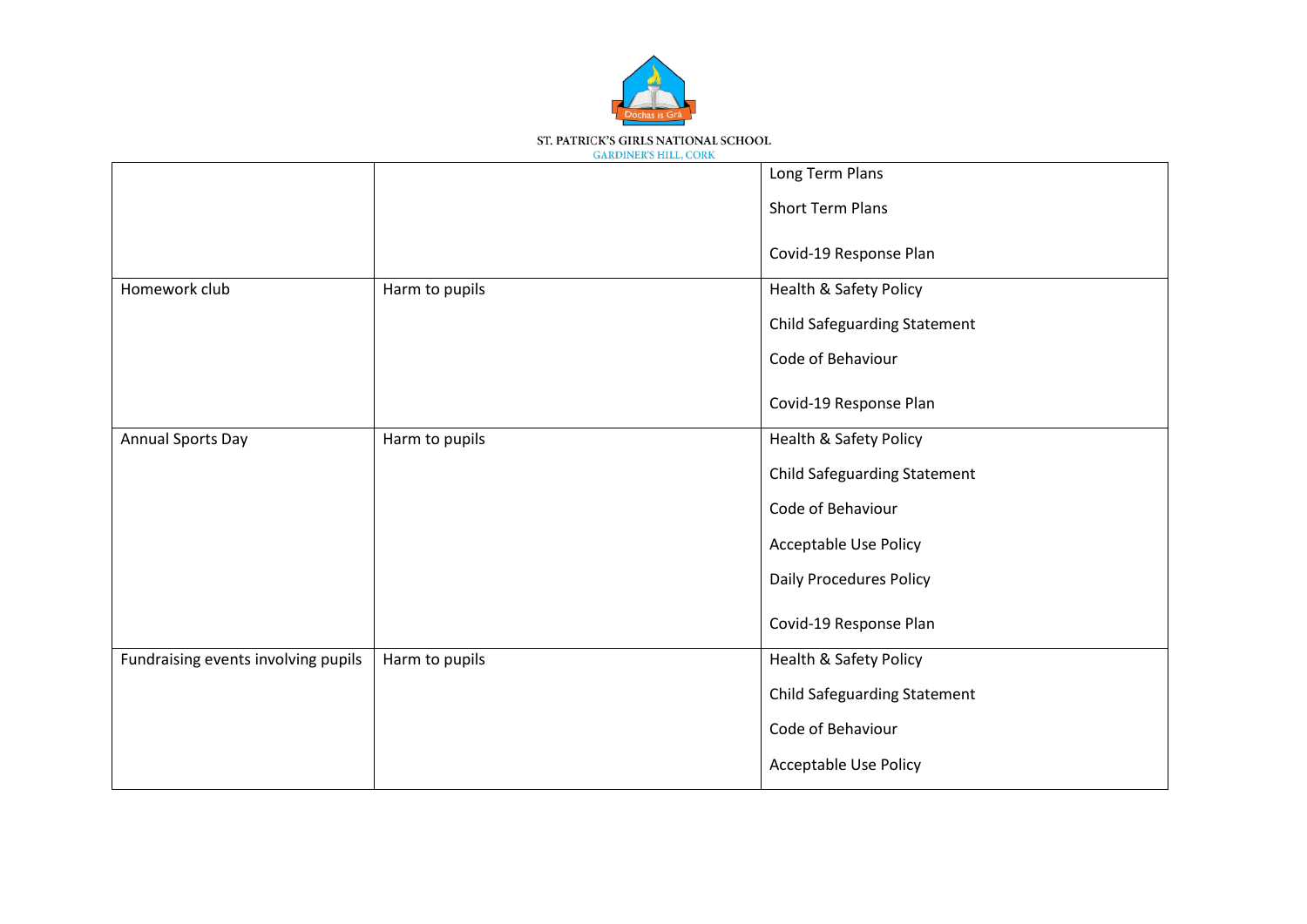

|                                         |                                                                                                    | <b>Daily Procedures Policy</b>      |
|-----------------------------------------|----------------------------------------------------------------------------------------------------|-------------------------------------|
|                                         |                                                                                                    | Covid-19 Response Plan              |
| Use of off-site facilities for school   | Harm to pupils                                                                                     | <b>Health &amp; Safety Policy</b>   |
| activities                              |                                                                                                    | <b>Child Safeguarding Statement</b> |
|                                         |                                                                                                    | Code of Behaviour                   |
|                                         |                                                                                                    | <b>Acceptable Use Policy</b>        |
|                                         |                                                                                                    | Covid-19 Response Plan              |
| School transport arrangements           | Harm to pupils                                                                                     | <b>Health &amp; Safety Policy</b>   |
|                                         | Risk of harm due to inadequate supervision of                                                      | <b>Child Safeguarding Statement</b> |
|                                         | children in school                                                                                 | Code of Behaviour                   |
|                                         |                                                                                                    | <b>Acceptable Use Policy</b>        |
|                                         | Risk of harm due to inadequate supervision of<br>children while attending out of school activities | Covid-19 Response Plan              |
| Care of any vulnerable pupils,          | Harm to pupils                                                                                     | <b>Health &amp; Safety Policy</b>   |
| including intimate care where<br>needed |                                                                                                    | <b>Child Safeguarding Statement</b> |
|                                         |                                                                                                    | Code of Behaviour                   |
|                                         |                                                                                                    | <b>Acceptable Use Policy</b>        |
|                                         |                                                                                                    | <b>Special Education Policy</b>     |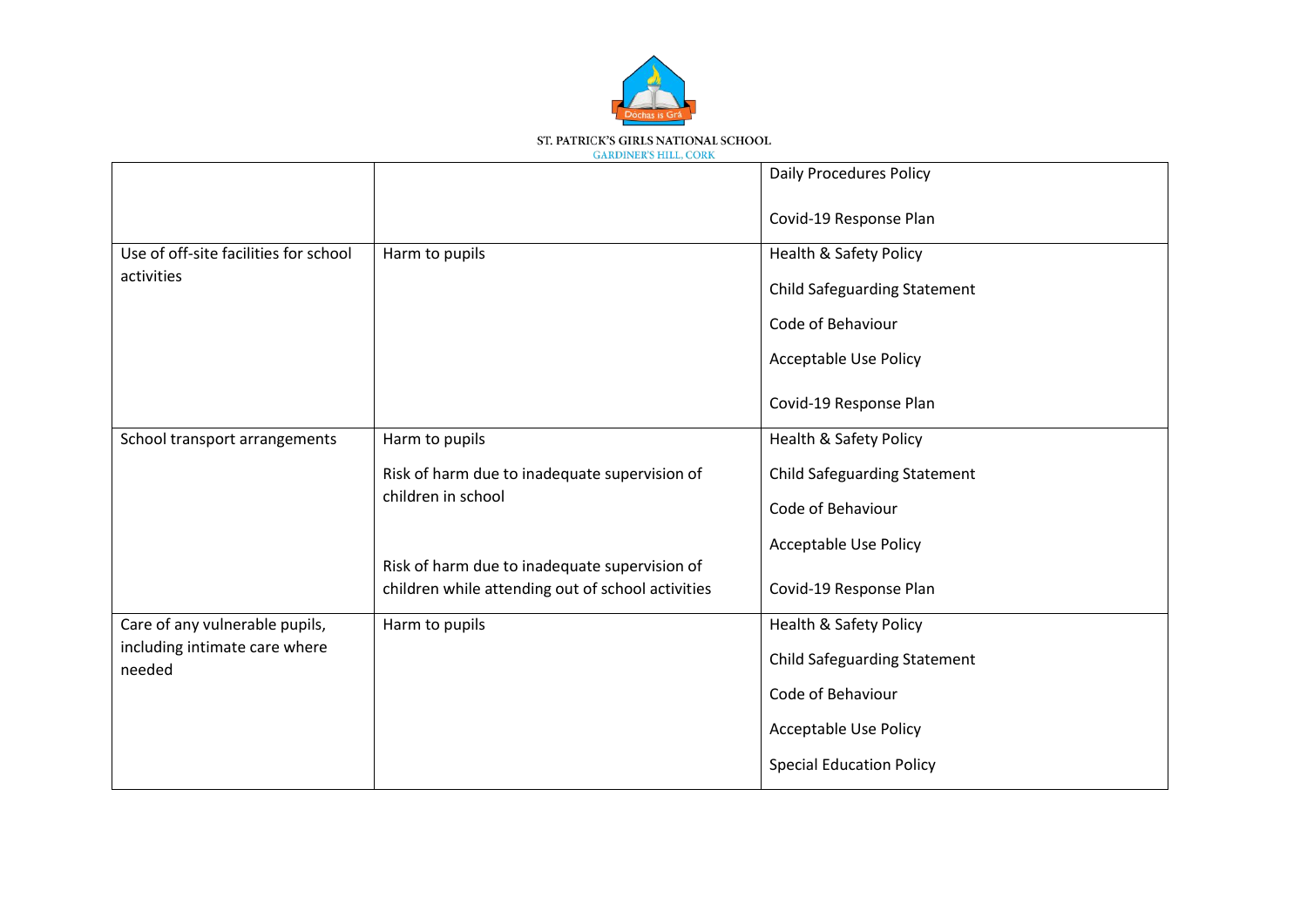

| <b>Administration of Medicine</b>                          | Harm to pupils                                                                                     | <b>Substance Abuse Policy</b>   |
|------------------------------------------------------------|----------------------------------------------------------------------------------------------------|---------------------------------|
| Administration of First Aid                                | Risk of harm due to inadequate supervision of<br>children in school                                | <b>Health and Safety Policy</b> |
|                                                            | Risk of harm due to inadequate supervision of<br>children while attending out of school activities | Covid-19 Response Plan          |
| Curricular provision in respect of<br>SPHE, RSE, Stay Safe | Harm to pupils                                                                                     | <b>SPHE Policy</b>              |
| Prevention and dealing with                                | Harm to pupils                                                                                     | <b>Anti-Bullying Policy</b>     |
| bullying amongst pupils                                    |                                                                                                    | Code of Behaviour               |
|                                                            |                                                                                                    | <b>SPHE Policy</b>              |
| Care of pupils with specific                               | Harm to pupils                                                                                     | <b>Anti-Bullying Policy</b>     |
| vulnerabilities/ needs such as                             |                                                                                                    | Code of Behaviour               |
| Pupils from ethnic<br>minorities/migrants                  |                                                                                                    | <b>SPHE Policy</b>              |
| Members of the Traveller                                   |                                                                                                    | Stay Safe Programme             |
| community                                                  |                                                                                                    | <b>Special Education Policy</b> |
| Lesbian, gay, bisexual or<br>transgender (LGBT) children   |                                                                                                    | Covid-19 Response Plan          |
| Pupils perceived to be LGBT                                |                                                                                                    |                                 |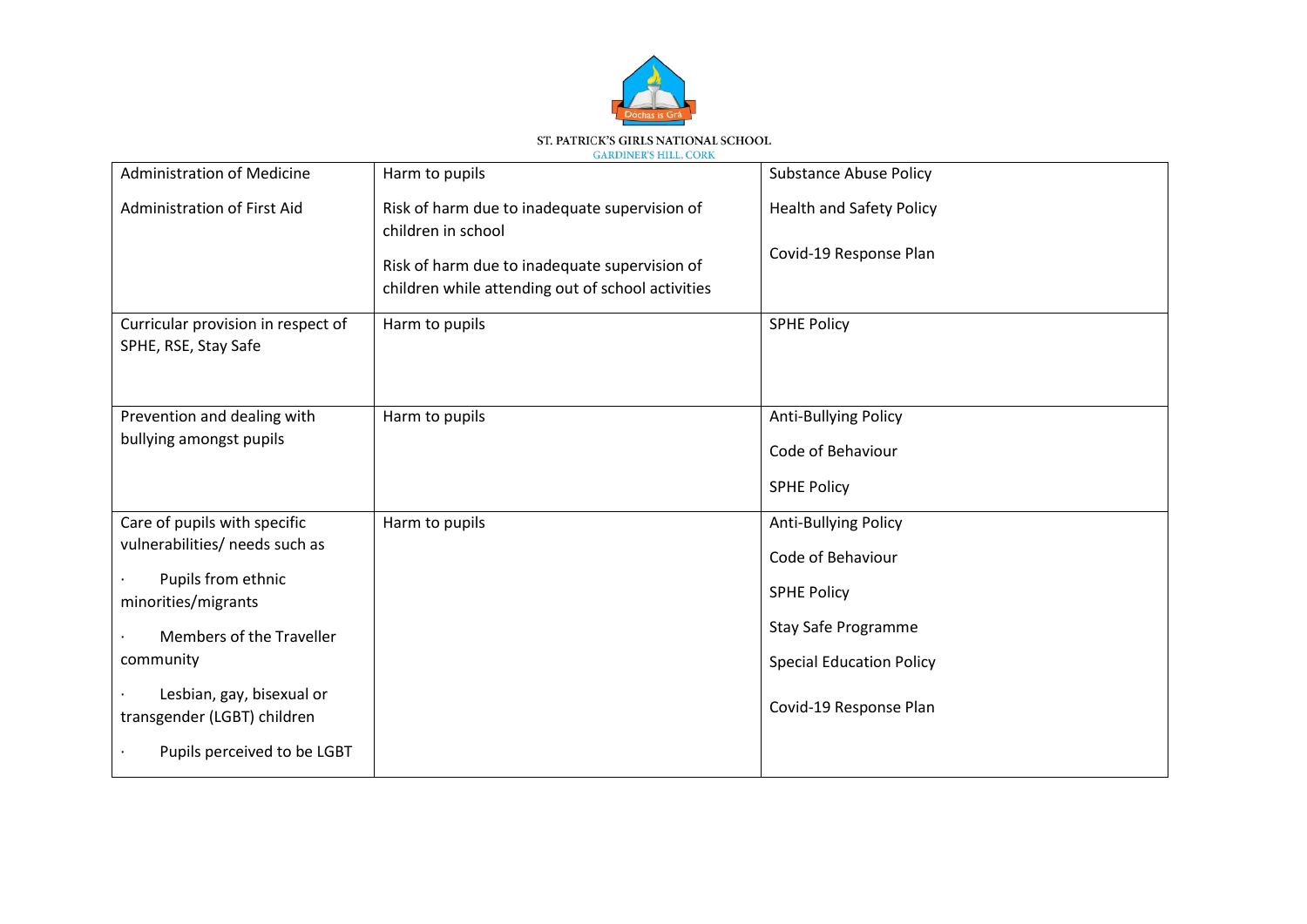

| faiths | Pupils of minority religious                                   |                                                       |                                                                                    |
|--------|----------------------------------------------------------------|-------------------------------------------------------|------------------------------------------------------------------------------------|
|        | Children in care                                               |                                                       |                                                                                    |
|        |                                                                |                                                       |                                                                                    |
|        | Children on CPNS                                               |                                                       |                                                                                    |
|        |                                                                |                                                       |                                                                                    |
|        | Recruitment of school personnel                                | Harm not recognised or properly or promptly           | Meet with Principal/Deputy Principal before                                        |
|        | $including -$                                                  | reported                                              | commencement                                                                       |
|        | <b>Teachers</b>                                                | Risk of child being harmed in the school by volunteer | and Child Safeguarding Statement & DES procedures                                  |
|        | SNA's                                                          | or visitor to the school                              | made available to all staff                                                        |
|        | Substitue teacher or SNA                                       |                                                       |                                                                                    |
|        | Caretaker/Secretary/Cleaners                                   |                                                       | Staff to view Tusla training module & any other online<br>training offered by PDST |
|        | Sports coaches                                                 |                                                       |                                                                                    |
|        | <b>External Tutors/Guest</b>                                   |                                                       | <b>Vetting Procedures</b>                                                          |
|        | Speakers                                                       |                                                       |                                                                                    |
|        | Volunteers/Parents in school                                   |                                                       |                                                                                    |
|        | activities                                                     |                                                       | Covid-19 Response Plan                                                             |
|        | Visitors/contractors present<br>in school during school hours  |                                                       |                                                                                    |
|        | Visitors/contractors present<br>during after school activities |                                                       |                                                                                    |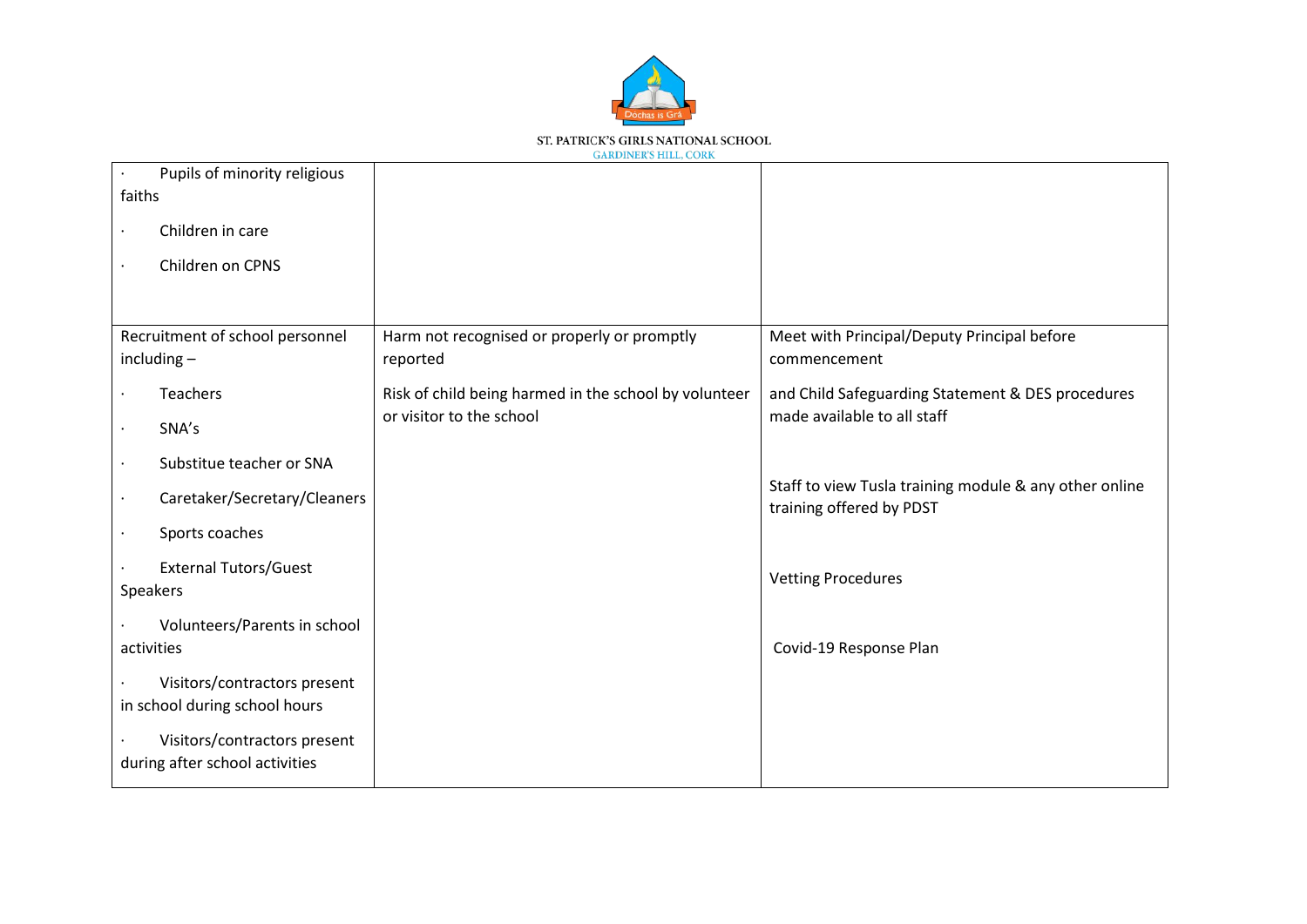

| Use of Information and                                          | <b>Bullying</b>                                                                      | Acceptable Use policy                                  |
|-----------------------------------------------------------------|--------------------------------------------------------------------------------------|--------------------------------------------------------|
| Communication Technology by<br>pupils in school                 | Risk of harm due to children inappropriately                                         | <b>Anti-Bullying Policy</b>                            |
|                                                                 | accessing/using computers, social media, phones<br>and other devices while at school | Code of Behaviour                                      |
|                                                                 |                                                                                      | <b>Email Etiquette Policy</b>                          |
|                                                                 |                                                                                      | Covid-19 Response Plan                                 |
| Application of sanctions under the                              | Harm to Pupils                                                                       | Acceptable Use policy                                  |
| school's Code of Behaviour                                      |                                                                                      | <b>Anti-Bullying Policy</b>                            |
| including detention of pupils,<br>confiscation of phones etc.   |                                                                                      | Code of Behaviour                                      |
|                                                                 |                                                                                      |                                                        |
| Student teachers undertaking                                    | Harm to pupils                                                                       | Child Safeguarding Statement & DES procedures made     |
| training placement in school                                    |                                                                                      | available to all staff                                 |
|                                                                 |                                                                                      | Staff to view Tusla training module & any other online |
|                                                                 |                                                                                      | training offered by PDST                               |
|                                                                 |                                                                                      | <b>Vetting Procedures</b>                              |
|                                                                 |                                                                                      | Covid-19 Response Plan                                 |
| Use of video/photography/other<br>media to record school events | Harm to pupils                                                                       | Acceptable Use policy                                  |
|                                                                 |                                                                                      |                                                        |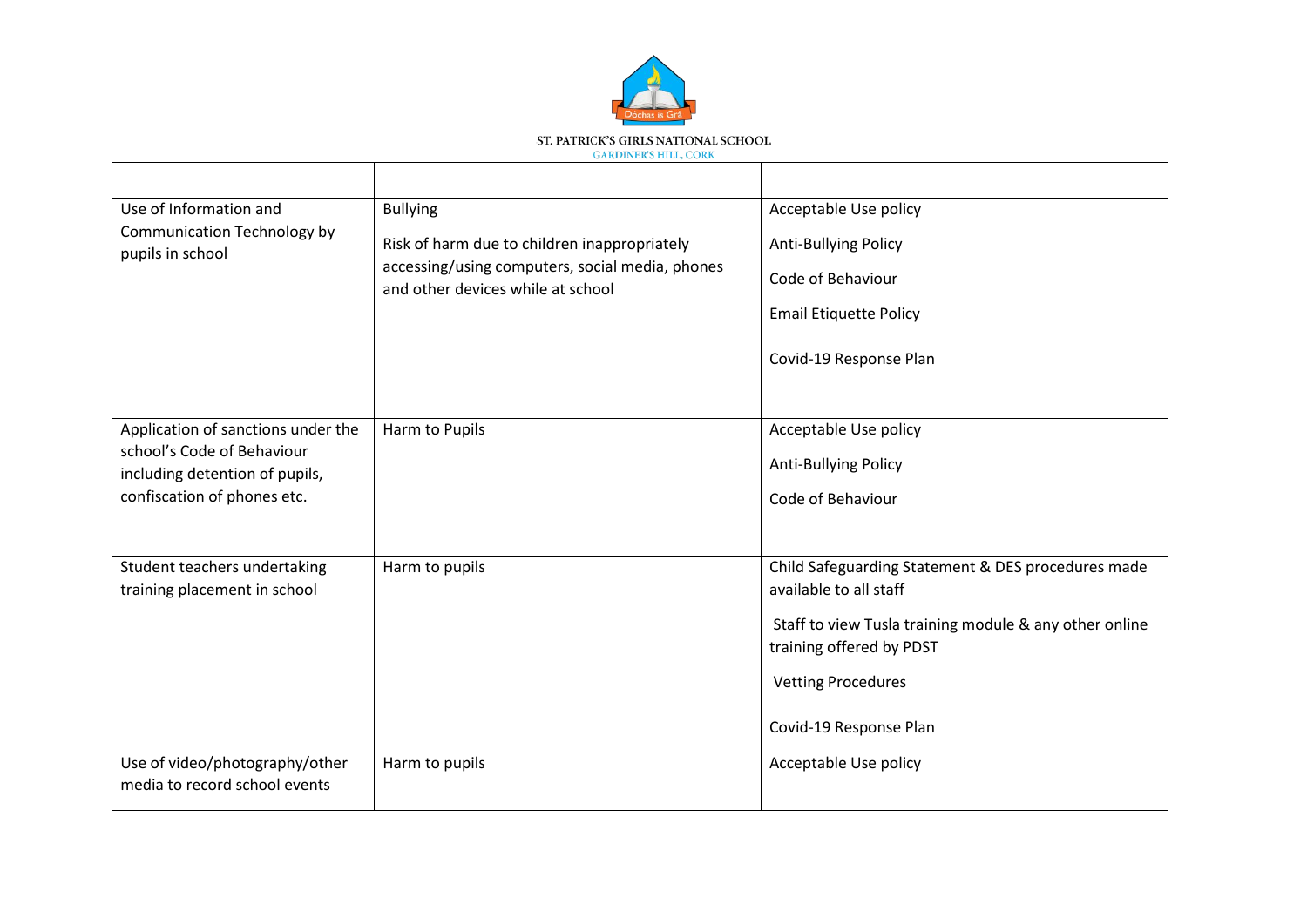

|                                                                                                                                        | Risk of harm due to inappropriate                                                                                                                                    | <b>Anti-Bullying Policy</b>                                                                                                                                                                                |
|----------------------------------------------------------------------------------------------------------------------------------------|----------------------------------------------------------------------------------------------------------------------------------------------------------------------|------------------------------------------------------------------------------------------------------------------------------------------------------------------------------------------------------------|
|                                                                                                                                        | relationship/communications between child and<br>another child or adult                                                                                              | Code of Behaviour                                                                                                                                                                                          |
| Use of mobile phones and other<br>I.E.D.s by parents working in a<br>volunteer capacity at Parent Group<br>events such as School Disco | Harm to Pupils                                                                                                                                                       | <b>Acceptable Use Policy</b>                                                                                                                                                                               |
|                                                                                                                                        | Risk of harm not being reported properly and<br>promptly to/by school personnel                                                                                      | Volunteers are not allowed to use mobile phones for<br>personal use in front of pupils at school events.                                                                                                   |
|                                                                                                                                        | Risk of harm caused by member of school personnel<br>communicating with pupils in appropriate manner<br>via social media, texting, digital device or other<br>manner |                                                                                                                                                                                                            |
| One to One Intervention with<br>outside Agencies                                                                                       | Harm to Pupils<br>Risk of harm due to inadequate supervision of<br>children in school<br>Risk of harm in one-to-one teaching, counselling,<br>coaching situation     | Express permission needs to be granted by<br>parents/guardians and principal to carry out work<br>within the school setting.                                                                               |
| Attending school in-person during<br>Covid-19 pandemic                                                                                 | Harm to pupils                                                                                                                                                       | Covid-19 Response Plan                                                                                                                                                                                     |
| Distance Learning while school is<br>closed for exceptional reasons<br>(Covid 19- school closure)                                      | Harm to Pupils<br>Risk of harm due to inadequate supervision of<br>children on I.E.Ds (Internet Enabled Devices) for<br>accessing school work.                       | GDPR protection of contacts of the school Community-<br>Official Staff Emails to be used to convey school<br>information, planning and resources between teachers.<br>Email Etiquette Policy between staff |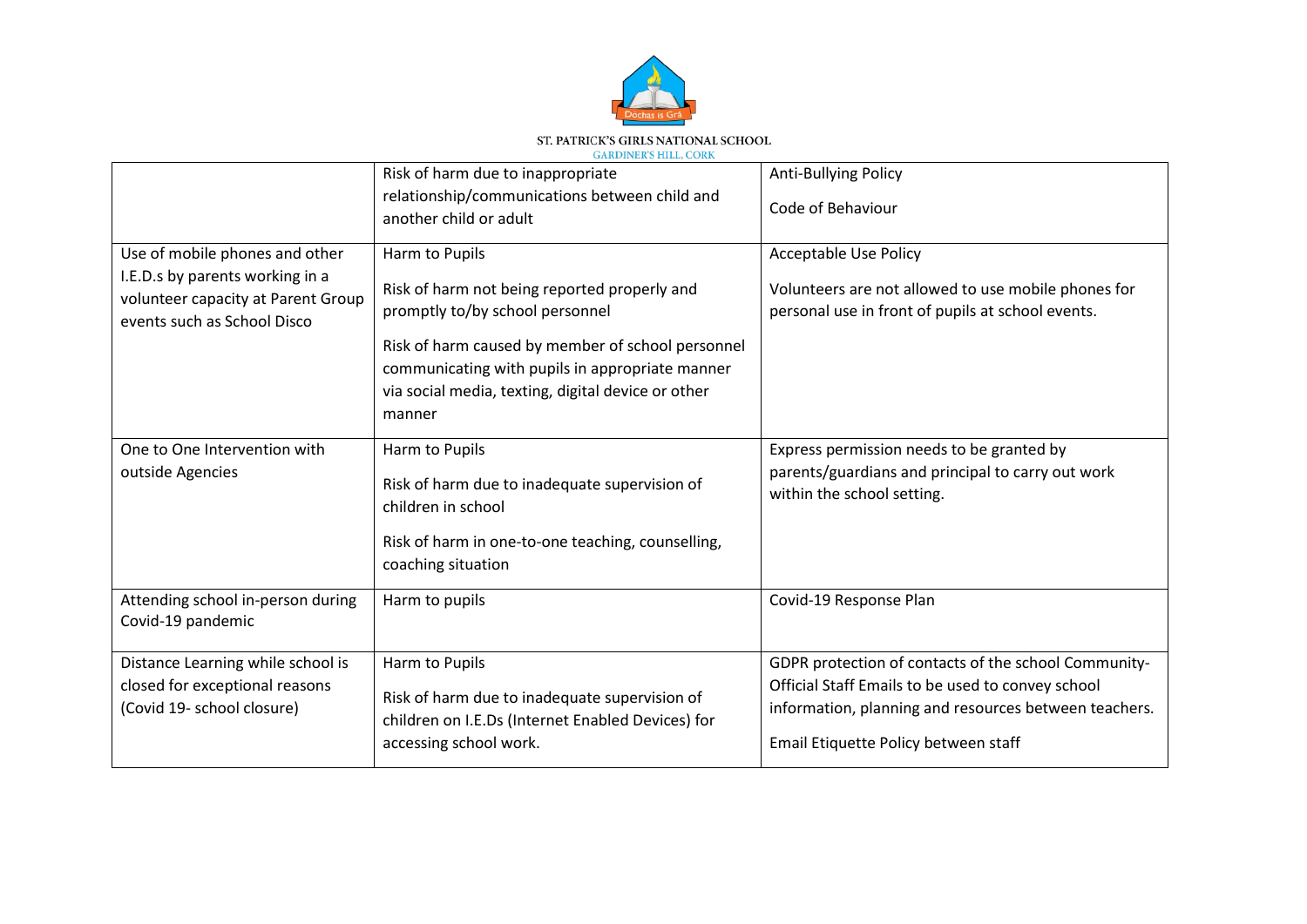

|                      | Risk of harm in one-to-one teaching, phone call,<br>counselling or coaching situation                                                                                                                                                   | Website and Textaparent used to communicate with<br>parents and pupils.<br>Teachers will endeavour to check and use reputable<br>websites for assigned work.<br>DES Guidance on Distance Learning<br><b>HSE Guidelines on Social Distancing</b><br>Acceptable Use Policy-As per policy, Phone numbers are<br>blocked for contacting pupils. Staff are not permitted to<br>give own phone numbers or personal contact details to<br>parents or pupils.<br>Decision made at staff meeting on when to make<br>contact with pupils via phone call. |
|----------------------|-----------------------------------------------------------------------------------------------------------------------------------------------------------------------------------------------------------------------------------------|------------------------------------------------------------------------------------------------------------------------------------------------------------------------------------------------------------------------------------------------------------------------------------------------------------------------------------------------------------------------------------------------------------------------------------------------------------------------------------------------------------------------------------------------|
| Emailing the teacher | Harm to Pupils<br>Risk of harm due to inadequate supervision of<br>children on I.E.Ds (Internet Enabled Devices) for<br>accessing school work.<br>Risk of harm in one-to-one teaching, phone call,<br>counselling or coaching situation | During the Covid 19 closure, pupils will use their<br>parents' email account to contact their class teacher or<br>learning support teacher.<br>The email accounts are as follows<br>1stclass@stpatricksgirls.net<br>2ndclass@stpatricksgirls.net<br>3rdclass@stpatricksgirls.net<br>4thclass@stpatricksgirls.net                                                                                                                                                                                                                               |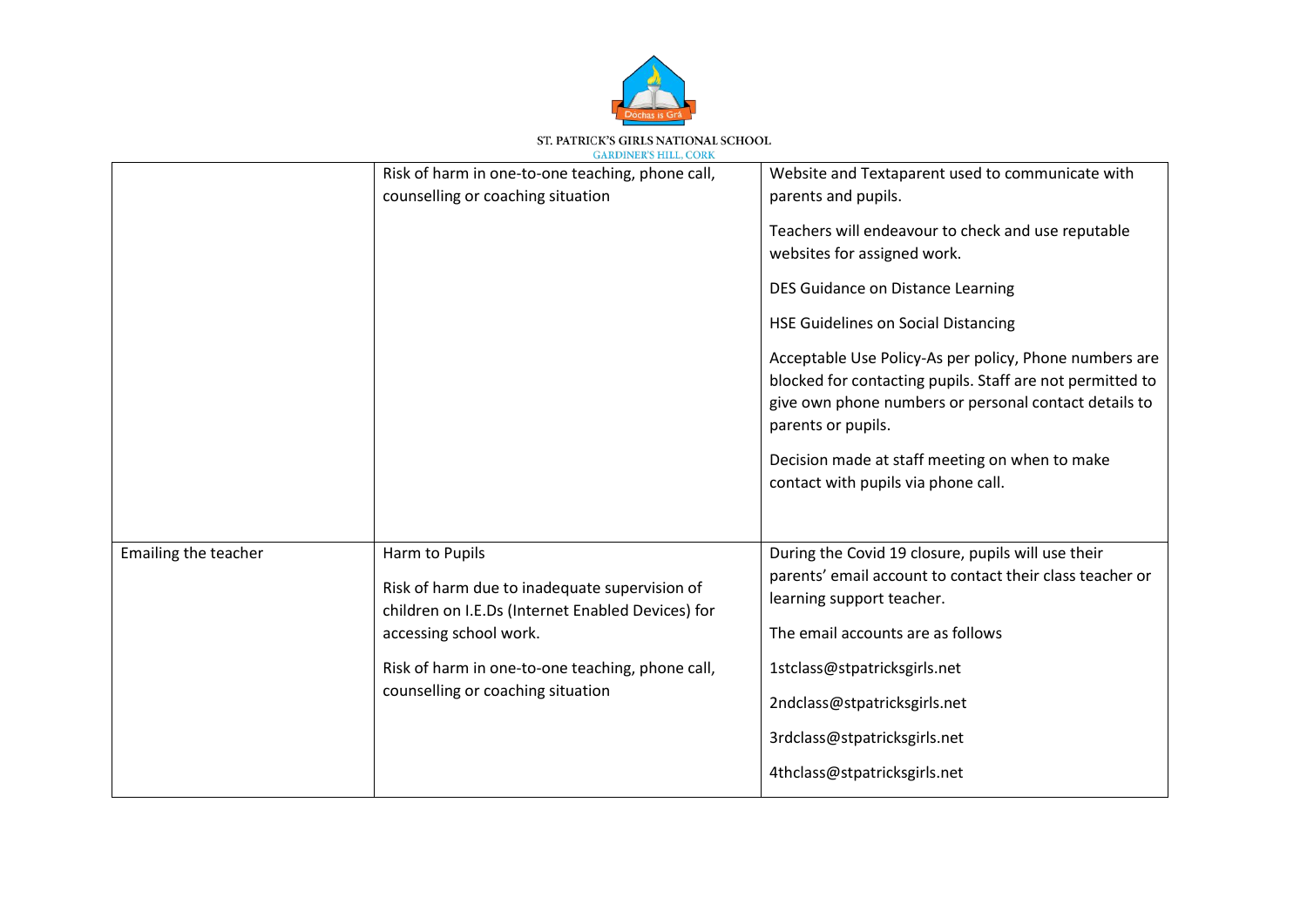

| 5thclass@stpatricksgirls.net                                                                                                                                                                                                                                                  |
|-------------------------------------------------------------------------------------------------------------------------------------------------------------------------------------------------------------------------------------------------------------------------------|
| 6thclass@stpatricksgirls.net                                                                                                                                                                                                                                                  |
| learningsupport@stpatricksgirls.net                                                                                                                                                                                                                                           |
| Pupils will use email to send work to the teacher or to<br>contact the teacher with a question relating to work.<br>Two teachers will monitor this email account-Either the<br>Class teachers or the class teacher and a learning<br>support teacher. (Updated May 19th 2020) |